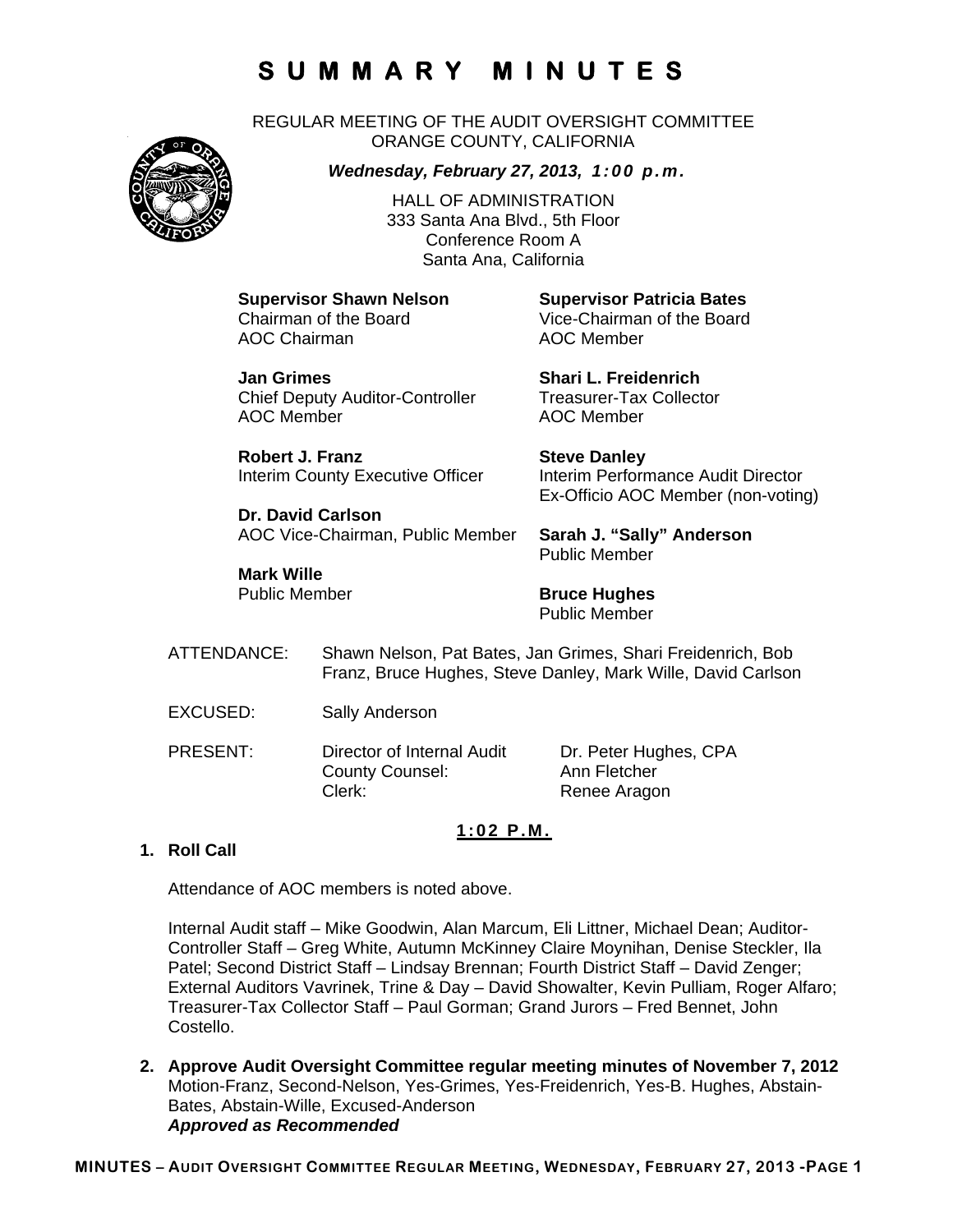### **3. Approve Audit Oversight Committee special meeting minutes of December 20, 2012**

Motion-Grimes, Second-Franz, Yes-Nelson, Yes-Freidenrich, Yes-B. Hughes, Abstain-Bates, Abstain-Wille, Excused-Anderson *Approved as Recommended* 

### **4. Receive Required Communication from External Auditors Vavrinek, Trine, Day & Company, LLP**

Mr. Kevin Pulliam, Partner, Vavrinek, Trine, Day & Co., presented the required communications to the Audit Oversight Committee.

Mr. Pulliam stated the Single Audit was on-going and dealt with the federal expenditures. The number of programs audited range from seven to 18. It was anticipated the audit would be completed in the end of March 2013 and the results would be presented at the next AOC meeting. Mr. Pulliam stated there were no difficulties in performing the audit; however, there were some misstatements and adjustments that were identified and corrected. He said management signed a representation letter for each report issued. There was no consultation or opinions sought with other auditors that they were aware of.

Mr. Roger Alfaro, Partner, Vavrinek, Trine, Day & Co., reported on the corrected misstatements and adjustments. He stated the misstatements were presented to management and reported in the CAFR. The misstatements were identified according to reporting unit. Adjustments 1 through 5 dealt with the CAFR.

The first adjustment identified pertained to the recognition of receivables and revenues at June 30, 2012 to the extent that a receivable was accrued but the money was not collected soon enough to be used to liquidate current obligations. The adjustment was made to reflect diverted revenue.

The second adjustment noted for \$56 million pertained to a reclassification of equity within the financial statements. The adjustment did not have an impact on the income statement or on the assets or liabilities but was just a classification of equity.

The third adjustment was a result of information released from the State Controller's Office related to Health and Welfare Realignment Revenue. The communication was issued late October 2012 after the County's closing process. Management posted the adjustment for amounts due to the County but wasn't expected to be paid until the subsequent fiscal year.

The fifth adjustment for approximately \$170 million related to cash and investments reported within the investment trust fund.

Adjustments six, seven, eight and nine were as a result of enabling legislation in the fiscal year related to the dissolution of the Redevelopment Agencies. An audit was performed on the former OCDA as of January 31, 2012. Misstatements were detected related to timing. The agency ceased to exist as of January 31, 2012 and the County should have gone through a process of amending identified transactions that should have been attributed to the former OCDA as opposed to the new private purpose trust fund successor agency.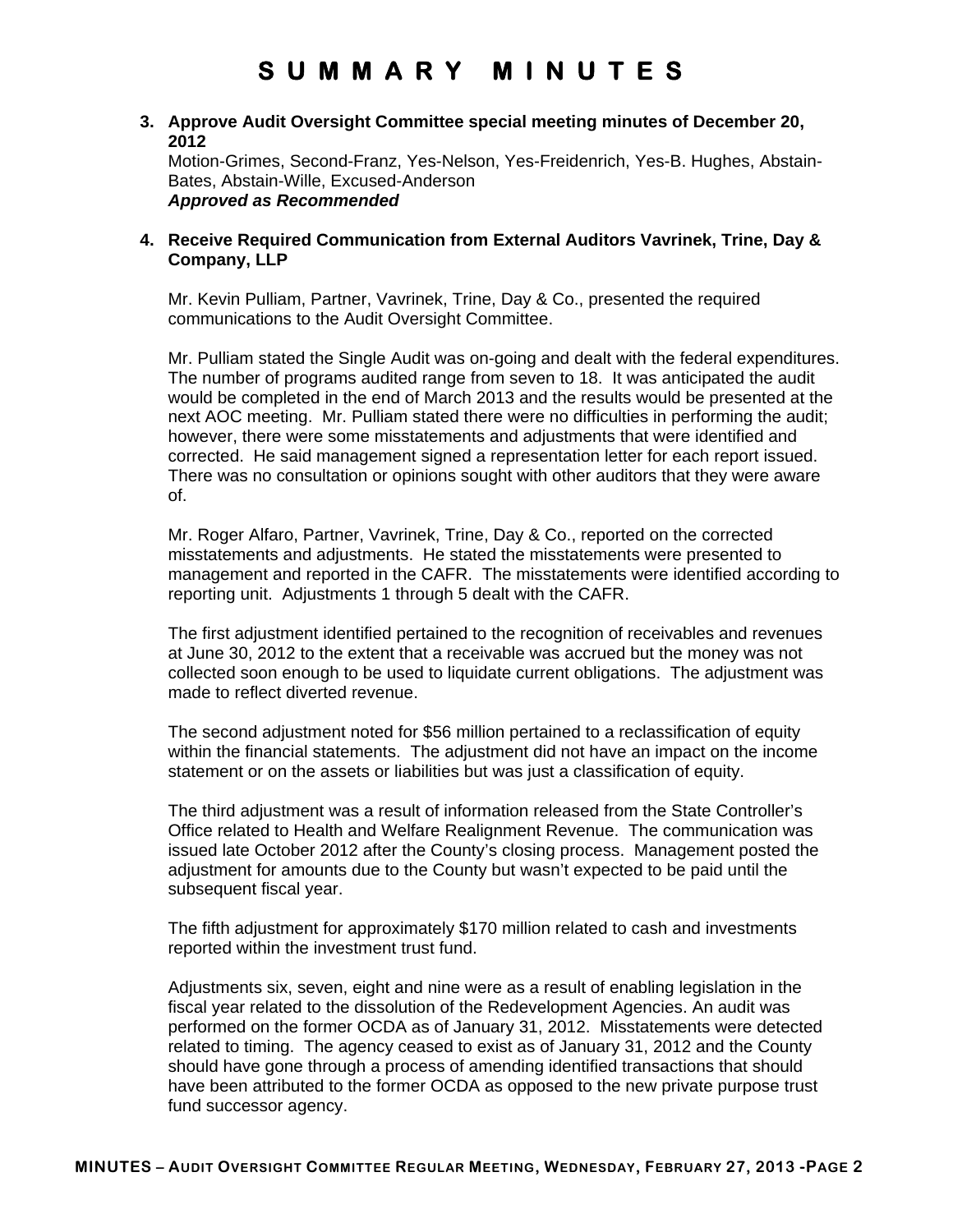Adjustments 10 and 11 also related to the dissolution of former OCDA and successor agency as of June 30, 2012.

The last adjustment related to OC Waste & Recycling stand alone financial statements.

Mr. Pulliam stated there may be additional findings related to the audit of the financial statements that would be added to the Single Audit Report before March 31, 2013. The finding provided more detail on the fifth adjustment for \$170 million. It was found during reconciliation and the matter was communicated to management and the financial statements were adjusted to reflect the change to be fairly stated.

Mr. Danley asked if the adjustments had any negative impact on the financials presented. Mr. Alfaro stated there were certain items in the bridge transfers and temporary transfers reflected and tracked on reconciliations. Such items were being aggregated or double counted in error in the cash and investments pool balance. Management was made aware and corrected the CAFR.

Mr. Pulliam stated that within the financial statements there were three main reporting groups: governmental activities (general funds and other governmental funds), business fund activities (such as JWA, OCWR) and fiduciary activities (such as investment trust fund). The adjustment pertained to the fiduciary funds of the County specifically the investment trust fund. While the adjustment resulted in an overstatement of net assets in the investment trust fund, it did not have an impact on the governmental activities or the business type activities of the County.

Mr. Franz asked the Treasurer and Chief Deputy Auditor-Controller if the misstatement had other impact as a result of the adjustment. Ms. Freidenrich stated she was not aware of any impact. She stated when the program initially started she understood the activities would be cross years. The temporary transfers were required by government code for the Treasurer to provide to school districts. When the program was set in place, communication began with Treasurer, Auditor-Controller's office and the external auditors and conceptually the program was in place. She explained how temporary transfers (fiduciary fund) were made to school districts and how the transactions were done. When money was loaned to the school districts, money also needed to be redeposited into accounts and that transaction would need to be removed from the financials under the new process and it's where the adjustment occurred. Ms. Freidenrich stated they've reviewed the entries closely and was comfortable with the transactions going forward. Mr. Pulliam stated the program was also adapted to their risk assessment and audit plan and was where the adjustment was discovered in the reconciliation.

Dr. Carlson asked if the amount of the adjustment was a concern. Supervisor Nelson stated the amount was significant but because no money was lost it was not a concern. Mr. Pulliam stated the finding was classified as a significant deficiency.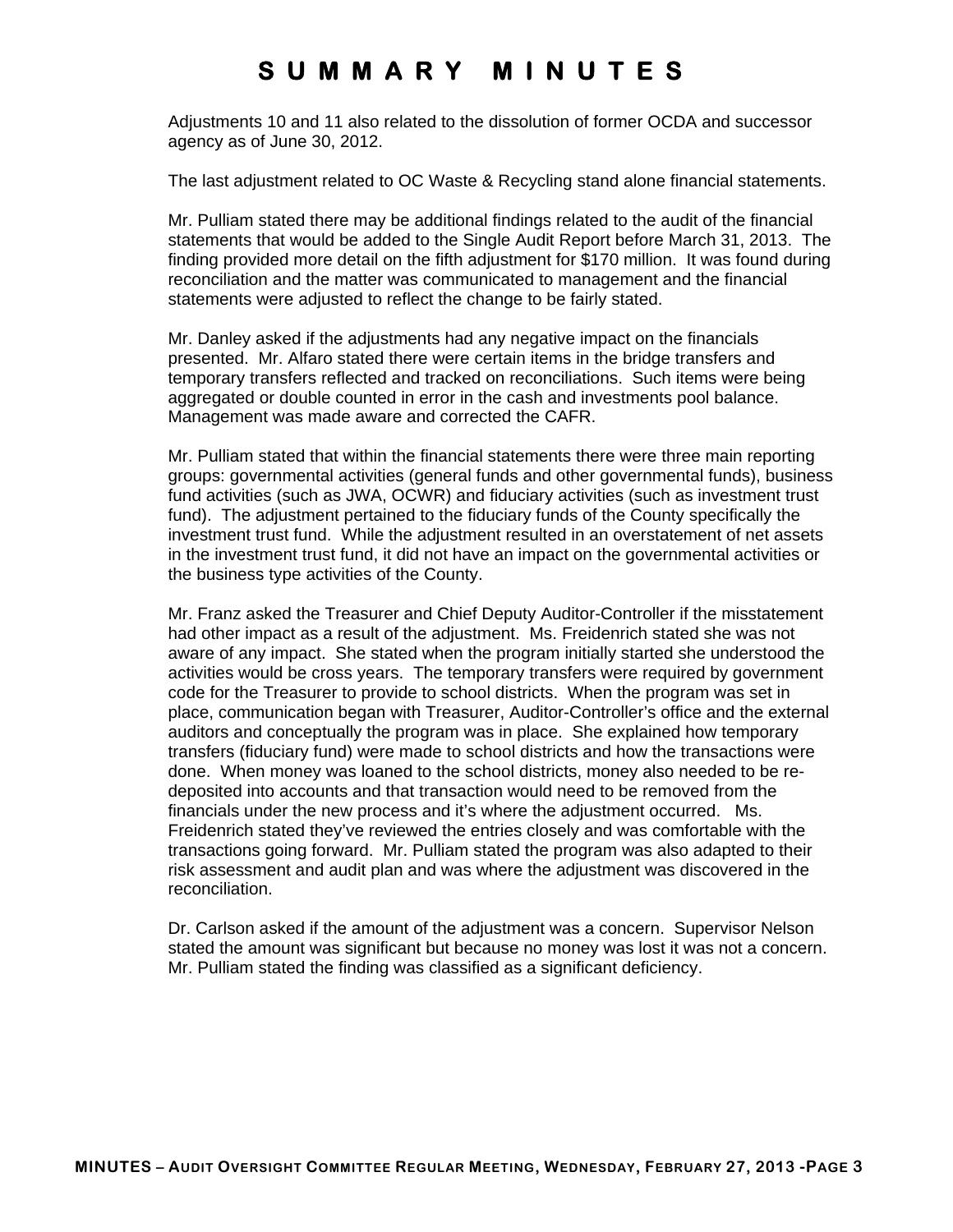**5. Discuss and approve Director of Internal Audit request to contract with an external firm to conduct a Peer Review of Internal Audit Department for the three Fiscal Years ending 06/30/13** 

Motion-Bates, Second-Nelson, Yes-Grimes, Yes-Franz, Yes-B. Hughes, Yes-Wille, Yes-Freidenrich, Yes-Carlson, Excused-Anderson

*Approved as Recommended.* 

*Directive: Dr. Hughes to provide back-up information of selected external auditing firm to Ms. Freidenrich.* 

Dr. Hughes explained the review cycle of the Peer Review. The professional standards require a review every third year. Internal Audit has had four reviews performed over the last 12 years. The reviews performed on Internal Audit were to validate the department's compliance with the following three standards organizations: the Institute of Internal Auditors (IIA), the American Institute of Certified Public Accountants (AICPA) and the U.S. Government Accountability Office (GAO). In the past, the Internal Audit Department relied upon an exchange of services with the California Counties Audit Chief's Association (CCACC) for the review to be performed. Dr. Hughes stated the Internal Audit Department doesn't have the available staff resources to provide services for a Peer Review at this time. He is requesting to hire an external auditor to perform the next Peer Review of IAD. The cost would be a not-to-exceed amount of \$14,000. The AOC is charged with the responsibility of selecting the Peer Reviewer to ensure independence. Dr. Hughes stated the external auditors are the same firm IAD used 10 years ago.

Ms. Freidenrich asked Dr. Hughes if there was any back-up to review and if he obtained bids from to several firms for comparison. Dr. Hughes said IAD did research in the past to determine various vendors and related fees and stated Jefferson Wells was the preferred vendor used in the past. He said there were other mid-sized accounting firms and during one three-year period ended 12/31/2003 review cycle a different firm (Thompson, Cobb, Bazilio & Associates, PC, Washington, DC) was retained for the Peer Review that cost over \$60,000. Dr. Hughes stated the review would start in end of summer for Fiscal Year ending June 30, 3013.

Mr. Wille asked about the external auditor's experience. Dr. Hughes stated they were a general service provider and performed audits and were a national firm. Mr. Wille said \$14,000 was a bargain and the pricing was quite reasonable. Dr. Hughes stated he would provide a package of information to the AOC regarding the firm and stated IAD had a high level of confidence with the firm.

Supervisor Bates moved the item and asked Dr. Hughes to provide Ms. Freidenrich the back-up information on the firm and anyone else that requested it. The motion was seconded by Supervisor Nelson and the item carried.

**6. Receive the AOC Vendor Evaluation Subcommittee review results of the independent auditing firms for All Funds Audit solicitation and select primary and alternate to be presented to Board of Supervisors for approval to negotiate a contract. Provide direction to staff as needed.**  Motion-Nelson, Second-Bates, Yes-Grimes, Yes-Franz, Yes-B. Hughes, Yes-Wille, Yes-Freidenrich, Yes-Carlson, Excused-Anderson *Approved selection of Macias, Gini, O'Connell LLP as primary and Vavrinek, Trine, Day LLP as alternate for All Funds Audit to be presented to the Board of Supervisors at a future date for final approval to negotiate a contract.*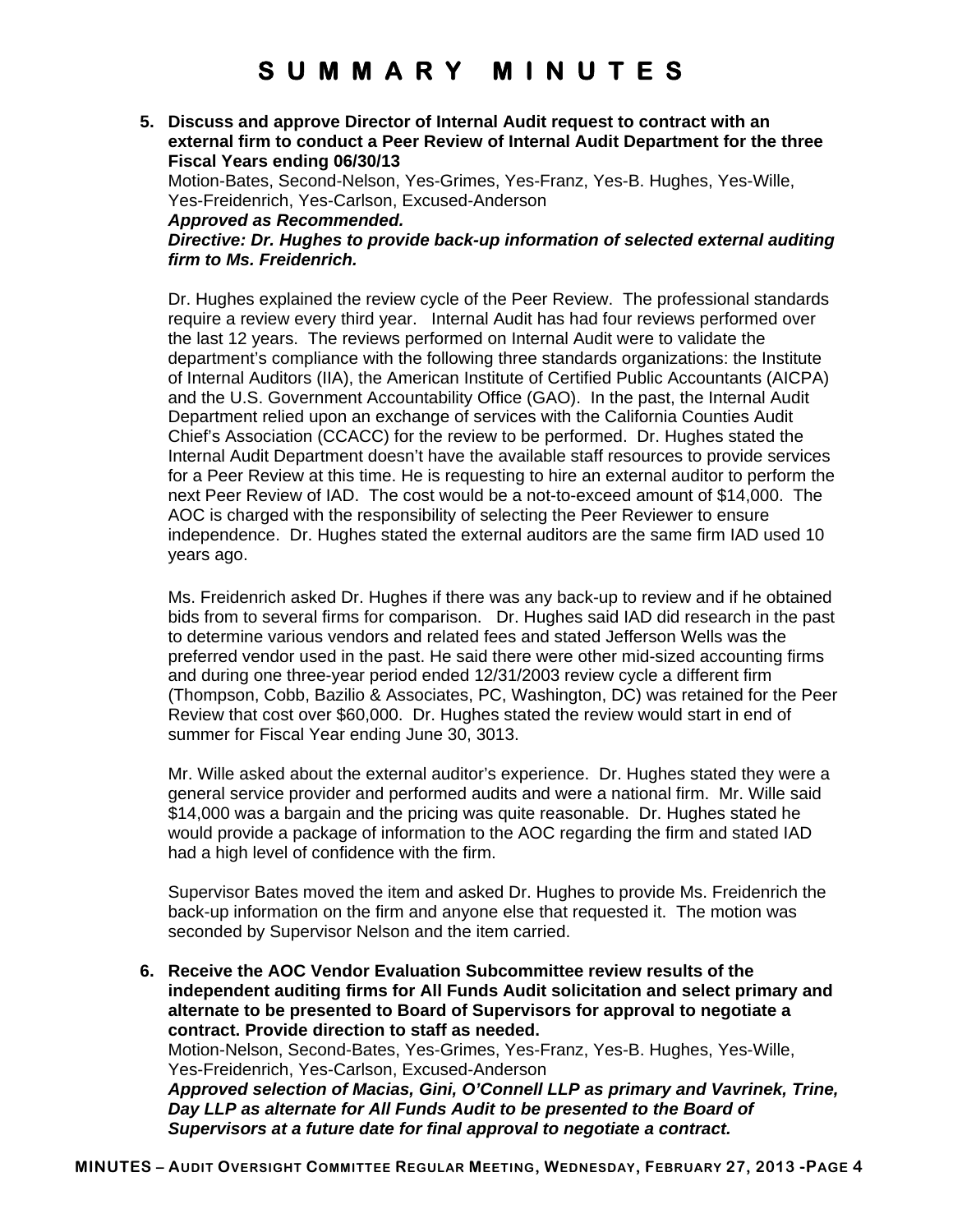Ms. Grimes stated that at the AOC meeting in December 2012 a subcommittee consisting of Dr. Dave Carlson, Ms. Sally Anderson and Ms. Grimes was formed for the purpose of reviewing and scoring proposals for auditing services. The subcommittee met and received bids from two companies. The attachment provided the scores and prices. Both bids were responsive and competitive in pricing. The evaluation subcommittee recommended Macias, Gini, O'Connell, LLP based on scores. She stated the scores were extremely close between the two firms.

### **7. Approve OC Internal Audit Department FY12-13 2nd Quarter Status Report for the period July 1, 2012 through December 31, 2012 and approve 2nd Quarter Executive Summary of Audit Finding Summaries for the period October 1, 2012 through December 31, 2012.**

Motion-Carlson, Second-Nelson, Yes-Grimes, Yes-Bates, Yes-B. Hughes, Yes-Wille, Yes-Freidenrich, Yes-Franz, Excused-Anderson

### *Approved as Recommended*

Dr. Hughes stated the status report focused on the progression of accomplishing the audit plan. Dr. Hughes explained the follow-up audit process as well. Dr. Hughes described the audit universe and the audit categories. He said the status report detailed the audits completed and those in progress. Dr. Hughes explained the executive summaries were highlights of audits issued in the quarter.

- **8. Approve 1st Quarter FY 12/13 External Audit Activity Quarterly Status Report for the quarter ended December 31, 2012**  Motion-Franz, Second-Nelson, Yes-Grimes, Yes-Bates, Yes-B. Hughes, Yes-Wille, Yes-Freidenrich, Yes-Carlson, Excused-Anderson *Approved as Recommended*
- **9. Receive and file Summary Highlights of Audit Reports Issued by Month for July 1, 2012 to January 31, 2013**

Motion-Franz, Second-Nelson, Yes-Grimes, Yes-Bates, Yes-B. Hughes, Yes-Wille, Yes-Freidenrich, Yes-Carlson, Excused-Anderson *Approved as Recommended* 

Dr. Hughes explained follow-up audits were performed six months following the issue of an original report. If corrective action was not implemented at that time, another six months is granted to allow for corrective action. If a finding was ranked critical, the auditee is required to implement intermediary corrective action or mitigate exposure immediately at a minimum.

#### **10. Nominate and appoint Chairman and Vice-Chairman for 2013 Audit Oversight Committee**  *Appointed Supervisor Nelson as 2013 AOC Chairman and David Carlson as 2013*

*Vice-Chairman* 

*Motion-Carlson, Second-Franz, Yes-Grimes, Yes-Bates, Yes-B. Hughes, Yes-Wille, Yes-Freidenrich, Yes-Nelson, Excused-Anderson*  Dr. Carlson nominated Supervisor Nelson to serve as Chairman of the Audit Oversight Committee for 2013. Supervisor Nelson accepted.